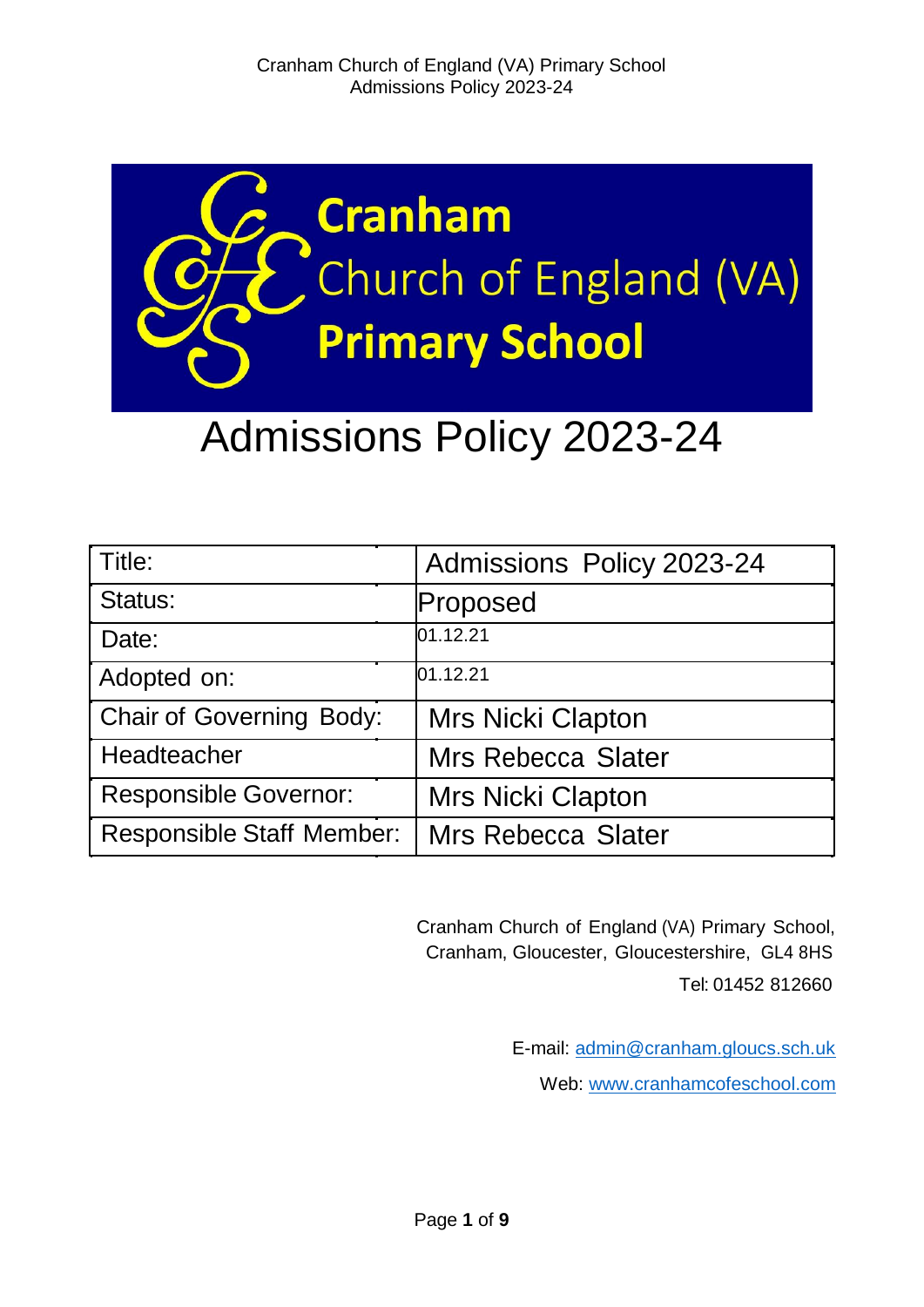# Cranham Church of England (VA) Primary School<br>Admissions Policy 2023-24

# Table of Contents

| 3.                                                                |  |
|-------------------------------------------------------------------|--|
| 4.                                                                |  |
| 5.                                                                |  |
| 6.                                                                |  |
|                                                                   |  |
|                                                                   |  |
|                                                                   |  |
|                                                                   |  |
|                                                                   |  |
|                                                                   |  |
|                                                                   |  |
|                                                                   |  |
|                                                                   |  |
|                                                                   |  |
|                                                                   |  |
| ADMISSIONS APPLICATION - SUPPLEMENTARY INFORMATION FORM (SIF)8    |  |
| ADMISSIONS APPLICATION - SUPPLEMENTARY INFORMATION FORM (SIF) FOR |  |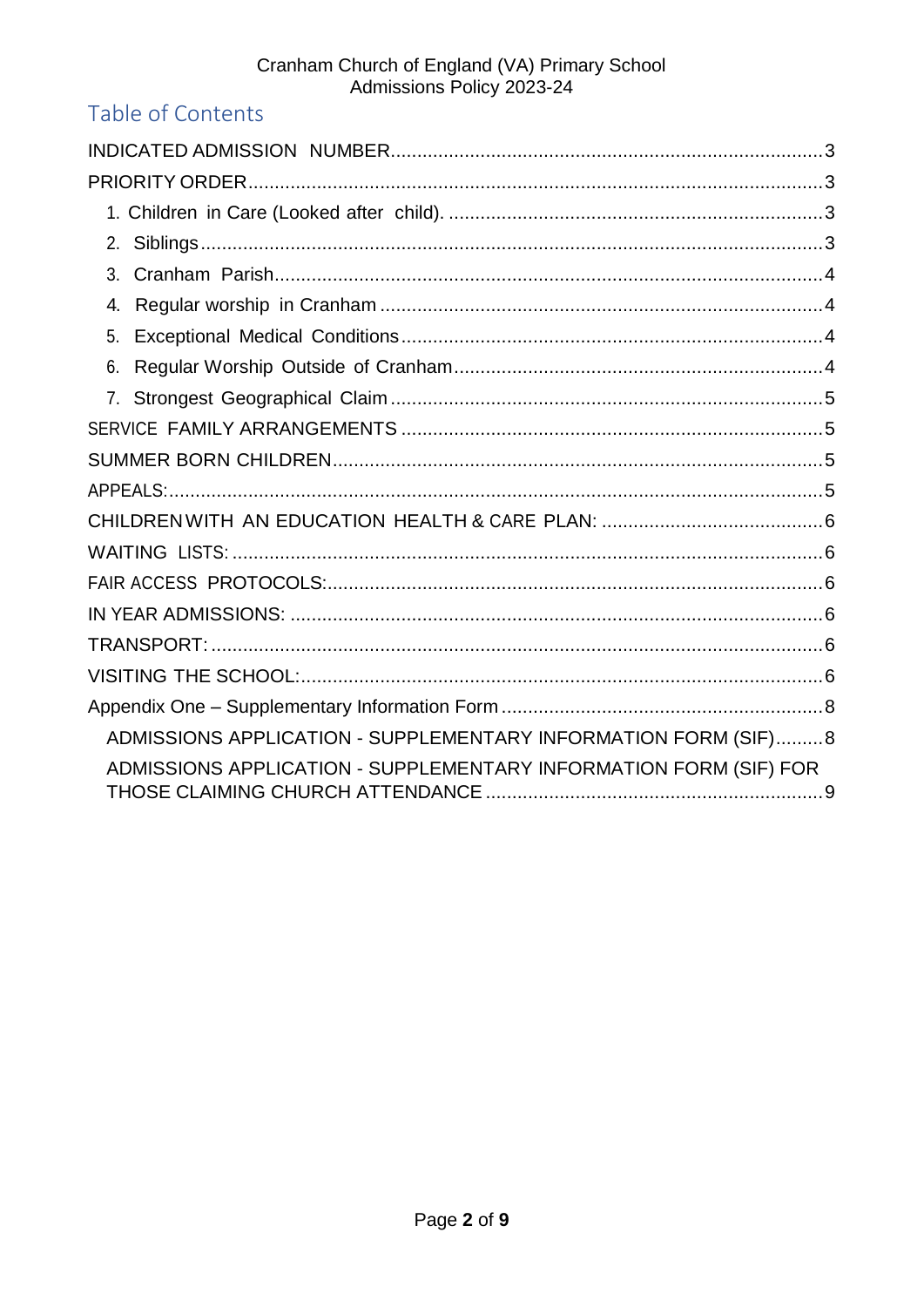# <span id="page-2-0"></span>INDICATED ADMISSION NUMBER

The School's indicated admission number for each year group is 8.

# <span id="page-2-1"></span>PRIORITY ORDER

Should the number of children requesting places at this school be greater than the number of available places than the following criteria will be applied in this priority order:

#### <span id="page-2-2"></span>1. Children in Care (Looked after child).

A 'looked after child' ( 1 ) or a child who was previously looked after but immediately after being looked after became subject to an adoption( 2 ) child arrangements order (residency order) ( 3 ) or special guardianship order ( 4 ) including those who appear to the admission authority to have been in state care outside of England and ceased to be in state care as a result of being adopted ( 5 ).

(1) A 'looked after child' is a child who is (a) in the care of a local authority, or (b) being provided with accommodation by a local authority in the exercise of their social services functions (see the definition in Section 22(1) of the Children Act 1989) at the time of making an application to a school. In Gloucestershire, such children are referred to as Children in Care.

(2) This includes children who were adopted under the Adoption Act 1976 (see section 12 adoption orders) and children who were adopted under the Adoption and Children's Act 2002 (see section 46 adoption orders).

(3) Under the provisions of s.12 of the Children and Families Act 2014.

(4) See Section 14A of the Children Act 1989 which defines a 'special guardianship order' as an order appointing one or more individuals to be a child's special guardian (or special guardians).

(5) A child is regarded as having been in state care outside of England if they were in the care of or were accommodated by a public authority, a religious organisation, or any other provider of care whose sole or main purpose is to benefit society.

<span id="page-2-3"></span>2. Siblings

Children who have a sibling attending the school and who will continue to do so when the younger child is admitted. We define siblings as a brother or sister, halfbrother or sister, adopted brother or sister, step brother or sister, or the child of the parent's/carer's partner, and in every case, the child must be living in the same family unit at the same address.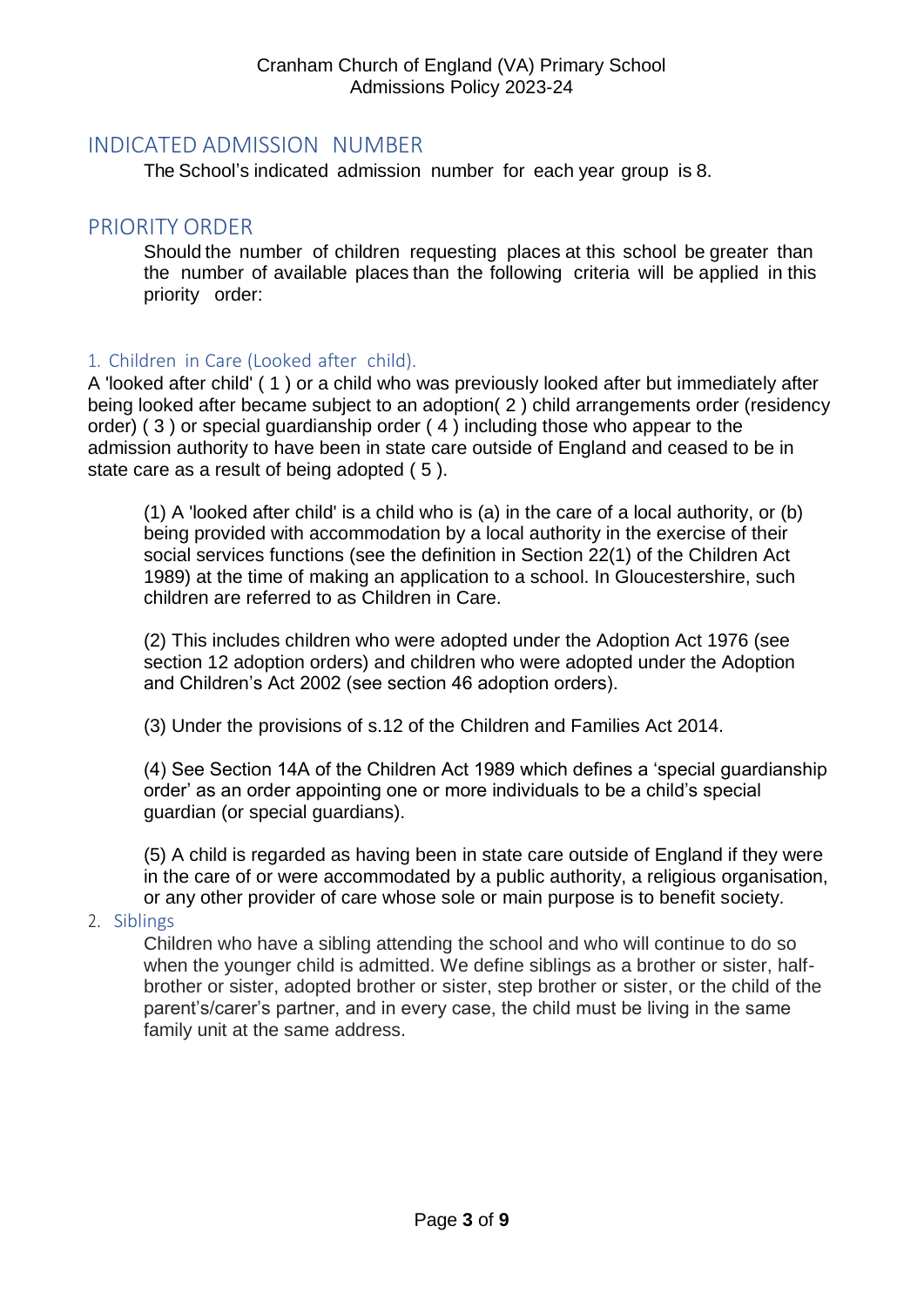# <span id="page-3-0"></span>3. Cranham Parish

Where the family lives in the parish of Cranham, as shown on this map.



#### <span id="page-3-1"></span>4. Regular worship in Cranham

Children from families who regularly worship at St James the Great Church, Cranham. The governing body consider regular to be at least once a month. A completed SIF (Supplementary Information Form – appendix 1), signed by the Minister or member of the PCC would be required. This should be submitted to the Headteacher, no later than 5 working days before the deadline for Admission applications. However, where a family has moved into the area within the two years, consideration will still be made on the application, providing regular attendance at the parish church can be verified through a SIF.

In the event that during the period specified for attendance at worship, the church has been closed for public worship and has not provided alternative premises for that worship, the requirements of these [admissions] arrangements in relation to attendance will only apply to the period when the church or alternative premises have been available for public worship.

# <span id="page-3-2"></span>5. Exceptional Medical Conditions

Children for whom only this particular school is appropriate due to an exceptional medical condition. Applications under this criterion will only be considered if they are supported by a written statement from a doctor. This must demonstrate that there is a very specific connection between the medical needs and Cranham School.

# <span id="page-3-3"></span>6. Regular Worship Outside of Cranham

Children from Christian families who regularly worship outside the boundary of the parish of Cranham. (Being a member of the Churches Together in England) The governing body consider regular to be least once a month. As in section 4, a completed SIF signed by the Minister or member of the PCC would be required. This should be submitted to the Headteacher, no later than 5 working days before the deadline for Admission applications.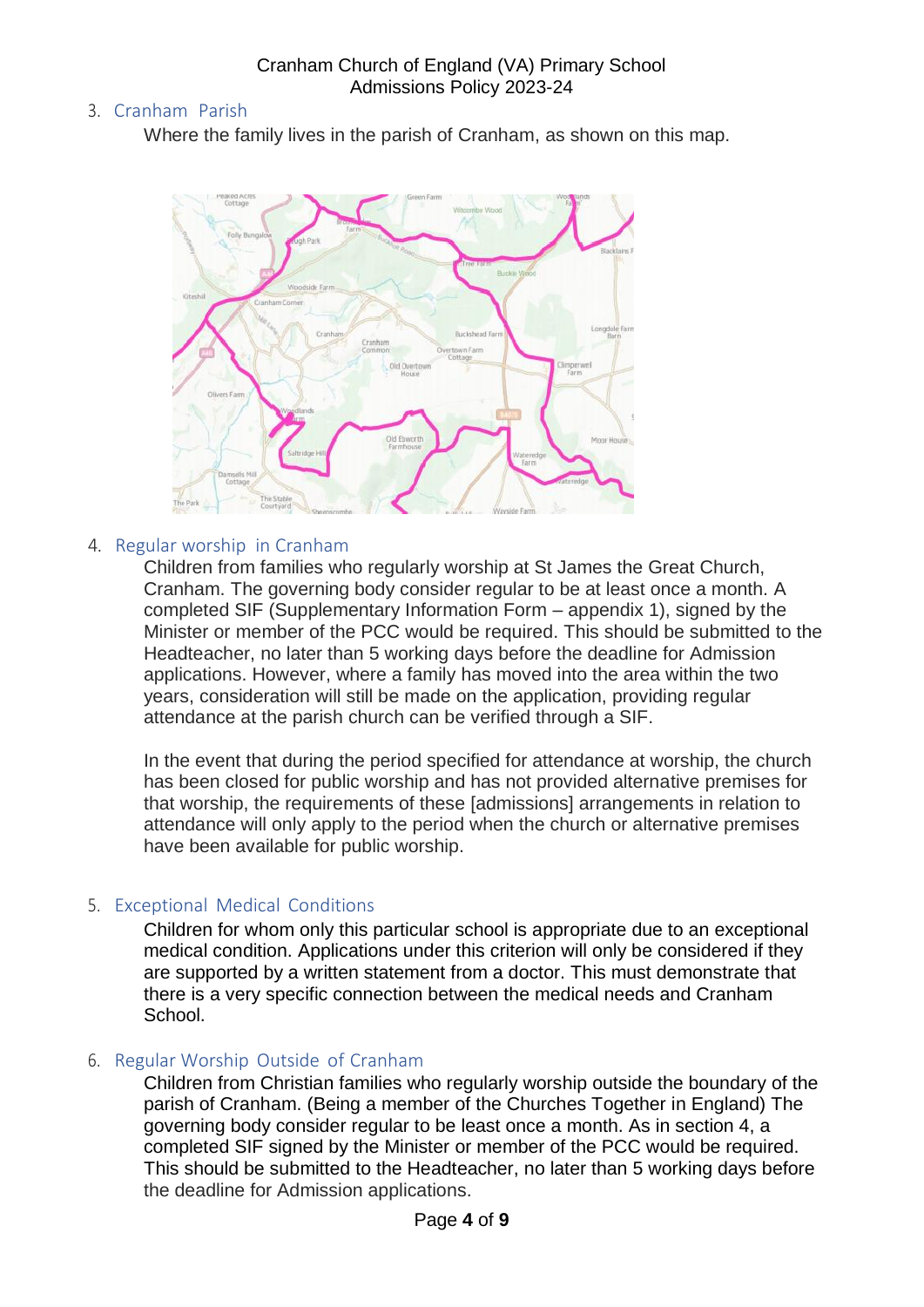#### <span id="page-4-0"></span>7. Strongest Geographical Claim

Children with the strongest geographical claim, measured in a straight line from the ordnance survey address point of the child's home address (including flats) to the ordnance survey address point of the school, using the Local Authority's computerised measuring system, with those living closer to the school receiving the higher priority.

Where any particular category at points 1-6 is oversubscribed, criterion 7 will be used to determine which child will be offered a place.

In the event of a tie between two or more children when applying criterion 7 where there are not enough places available to offer all children a place at the school, a process of random allocation will be followed by the Governing Body.

# <span id="page-4-1"></span>SERVICE FAMILY ARRANGEMENTS

For Service family arrangements please see the GCC Guidance Booklet: [\(http://www.gloucestershire.gov.uk/schooladmissions\)](http://www.gloucestershire.gov.uk/schooladmissions)

# <span id="page-4-2"></span>SUMMER BORN CHILDREN

For summer born children please see the GCC Guidance Booklet: [\(http://www.gloucestershire.gov.uk/schooladmissions\)](http://www.gloucestershire.gov.uk/schooladmissions)

#### <span id="page-4-3"></span>APPEALS:

The appeal process used in Gloucestershire follows strict national guidance. You will receive full information on the appeals process with the letter from Gloucestershire County Council. This will explain why your child has not been offered a place at your preferred school.

If you want to appeal against a decision by the Governing Body of Cranham Church of England (VA) Primary School, you will need to contact the school direct. The school is responsible for organising its own appeals.

The school operates an appeals procedure for unsuccessful applicants, which is administered by Democratic Services on behalf of the Dioceses for VA primary schools. Information about school admissions appeals is available from the school office. This details the appeals system, when to appeal and how to appeal, the arrangements for the appeal hearing and the appeal hearing itself. Any appeal in writing should be addressed and returned to the school. An outline of the appeals procedure is set out as follows:

- 1. You are entitled to appeal for every child who is refused a place, should you wish to do so.
- 2. You will be advised by Democratic Services in writing that if you wish for a place at Cranham Church of England (VA) Primary School, you should write to the Governors of the school.
- 3. All completed appeal forms should be returned to the school.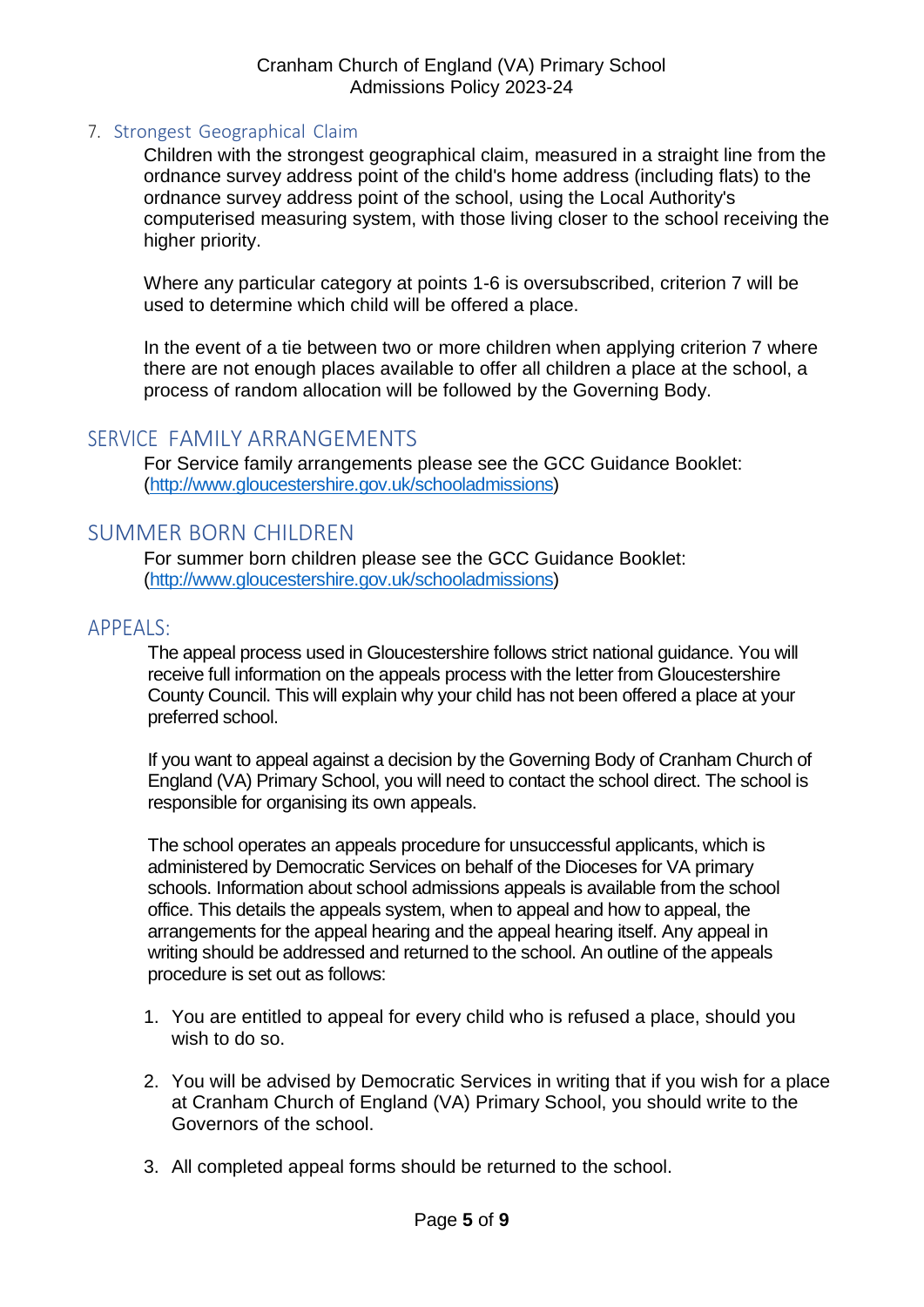#### Cranham Church of England (VA) Primary School Admissions Policy 2023-24

- 4. When we receive your completed form, we will send it to: Gloucestershire County Council, Democratic Services, GCC, Shire Hall Gloucester GL1 2TG.
- 5. Democratic Services will set up an appeal date, or allocate a time if a date is already set, in consultation with the school, checking that you are able to attend.
- 6. The school will send Democratic Services the school's written case for refusal, and our current admission criteria. We will organise the persons to represent our case.
- 7. Most appeals are heard at Shire Hall, but if you are unable to travel to Shire Hall, alternative arrangements to hear your appeal case at a closer location may be possible. Please let us know if this is the case.
- 8. Democratic Services always aim to give notice of the appeal date and location to all two weeks ahead.
- 9. Democratic Services aim to send out all the paperwork both the case for the family and for the Governing Body to both parties and the independent panel 5 working days before the appeal.

# <span id="page-5-0"></span>CHILDREN WITH AN EDUCATION HEALTH & CARE PLAN:

We are required to admit a child with an Education Health & Care Plan into our school, even if the school is full.

# <span id="page-5-1"></span>WAITING LISTS:

If the school is oversubscribed, a waiting list will be held for (at least) the first school term (ie until December half-term). The waiting list will be prioritised according to the school's over subscription criteria.

# <span id="page-5-2"></span>FAIR ACCESS PROTOCOLS:

The school has signed up to the In-Year Fair Access Protocols held by the Local Authority. Should a vulnerable child within these Protocols require a place at the school, they will take precedent over any child on the waiting list.

#### <span id="page-5-3"></span>IN YEAR ADMISSIONS:

In year applications are all those made outside the normal round of admissions for children of compulsory school age i.e. those applications made during the academic year for a school place in Reception through to Year 6. Parents should contact the school in the first instance.

#### <span id="page-5-4"></span>TRANSPORT:

At the current time, there is no transport provided to attend the school.

# <span id="page-5-5"></span>VISITING THE SCHOOL:

All prospective pupils are invited to visit the school with their parents during a normal school day. They are able to see around the school, meet the staff and in particular the children's future teacher. Arrangements are made during the Summer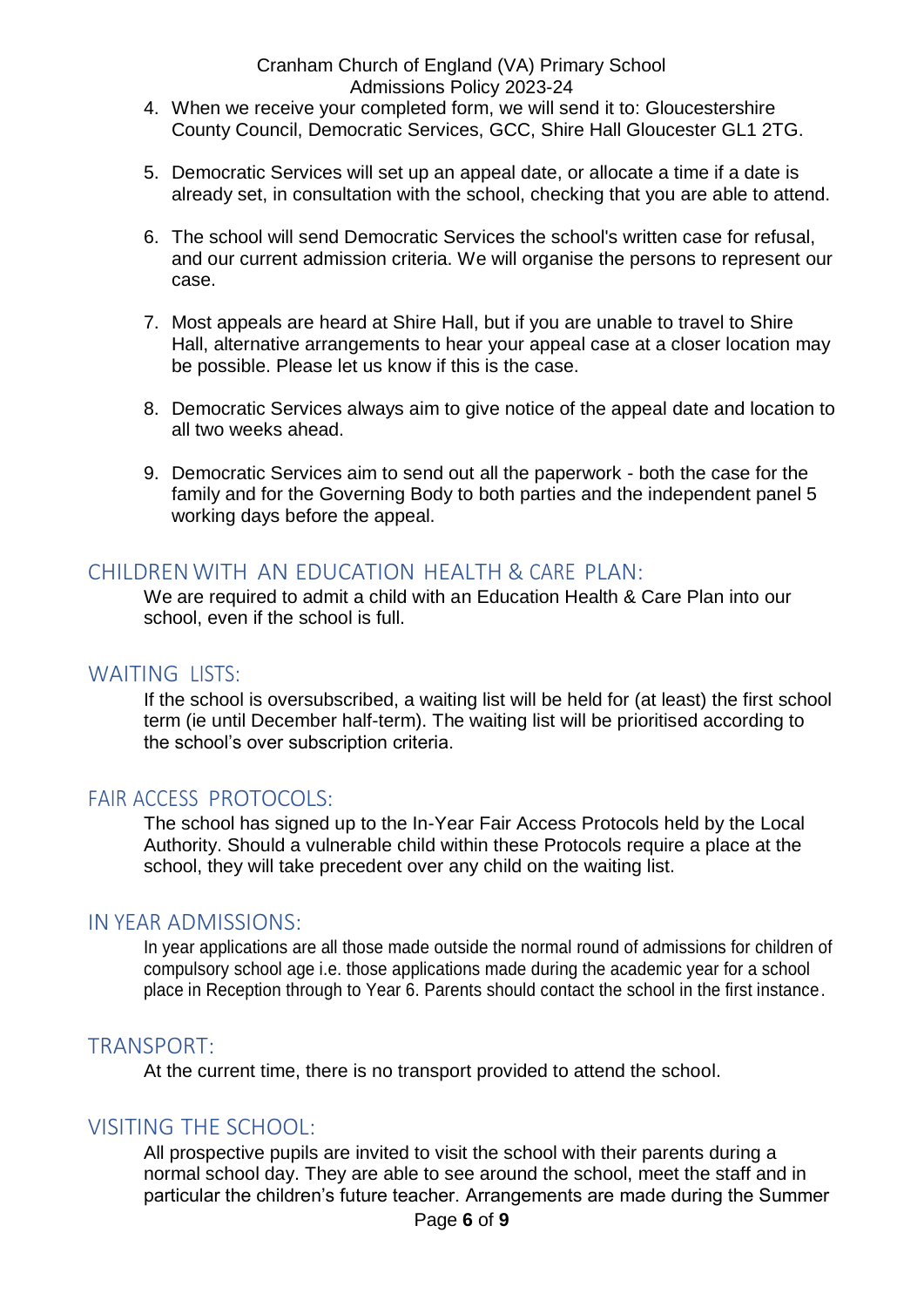# Cranham Church of England (VA) Primary School Admissions Policy 2023-24

Term for children to spend sessions in school making friends with their teacher and getting used to the atmosphere of school.

We have found, by experience, that the four and five year old children suffer less from physical and emotional exhaustion if they commence school on a part-time basis. Our policy is to offer a staggered entry leading to full time schooling after the third week in school. Older children transferring from other schools are placed in the class of their year group.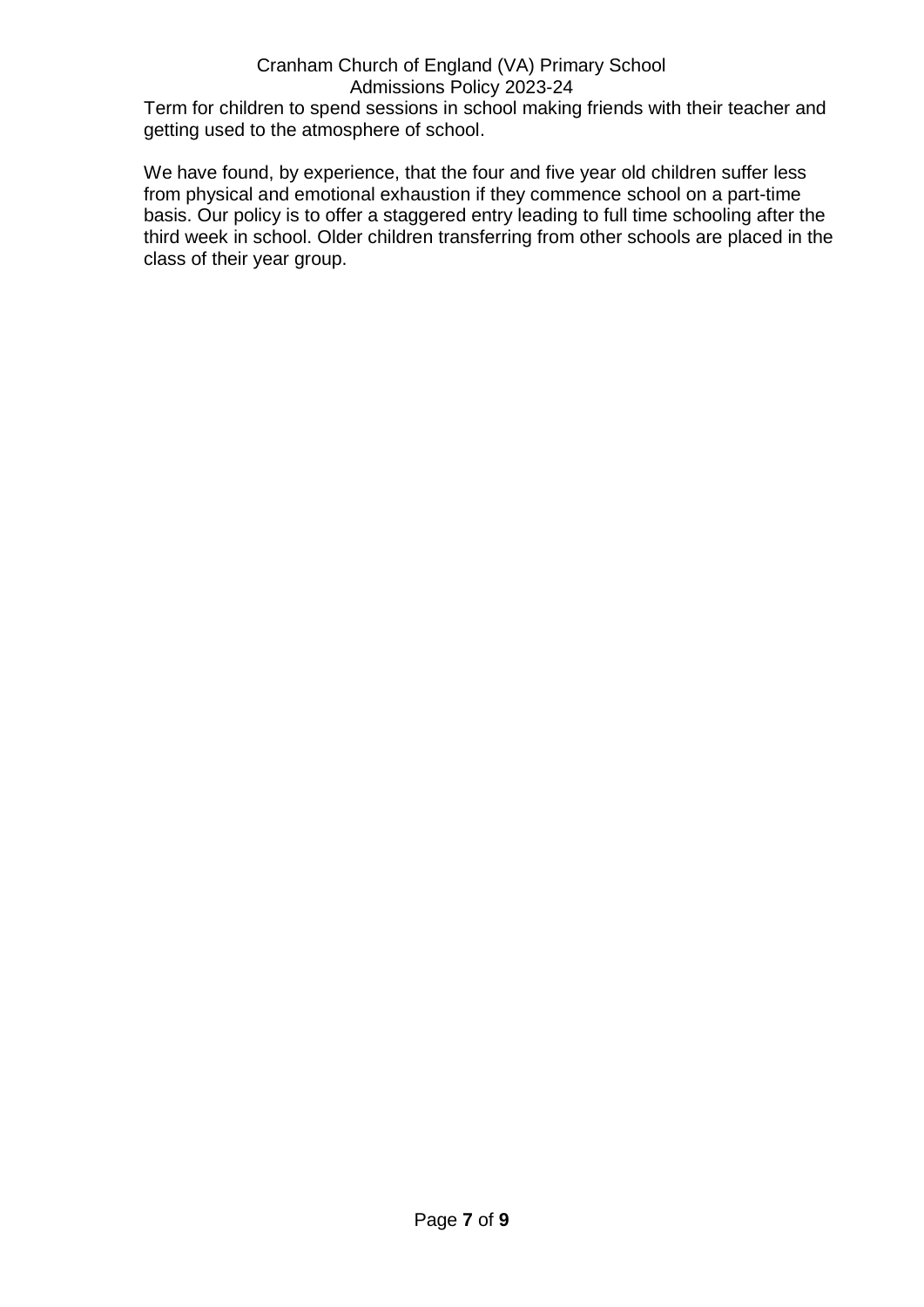# Cranham Church of England (VA) Primary School Admissions Policy 2023-24 Appendix One – Supplementary Information Form PART A

#### <span id="page-7-0"></span>ADMISSIONS APPLICATION - SUPPLEMENTARY INFORMATION FORM (SIF)

<span id="page-7-1"></span>

| <b>Name of Child</b>                                                                                                                                                                                                                                                                                             | Surname:     |                     |  |  |
|------------------------------------------------------------------------------------------------------------------------------------------------------------------------------------------------------------------------------------------------------------------------------------------------------------------|--------------|---------------------|--|--|
|                                                                                                                                                                                                                                                                                                                  | Forename(s): |                     |  |  |
| Date of Birth:                                                                                                                                                                                                                                                                                                   |              | Gender: Male/Female |  |  |
| Name of Parents/Guardians or Carers:                                                                                                                                                                                                                                                                             |              |                     |  |  |
| <b>Permanent Home Address:</b><br>Note: This is the Child's permanent residence and not an<br>accommodation address. Parents are requested to provide<br>a recent (within the last 3 months) original utilities bill or<br>equivalent, which will be returned to them.<br><b>Contact Telephone Number:</b>       |              |                     |  |  |
| e-mail Address:                                                                                                                                                                                                                                                                                                  |              |                     |  |  |
| Current Pre-School, Nursery or School:                                                                                                                                                                                                                                                                           |              |                     |  |  |
| Under which category are you applying for<br>admission?                                                                                                                                                                                                                                                          |              |                     |  |  |
| If you are applying under church attendance criteria * please complete Part B of this form<br>and ask your parish priest or minister to sign it. Please return both parts to the school.<br>Please supply the name, address and telephone number of the parish priest or minister<br>who will complete the form. |              |                     |  |  |
| Name of priest/minister:                                                                                                                                                                                                                                                                                         |              |                     |  |  |
| Address:                                                                                                                                                                                                                                                                                                         |              |                     |  |  |
|                                                                                                                                                                                                                                                                                                                  |              |                     |  |  |
| Telephone No:                                                                                                                                                                                                                                                                                                    |              |                     |  |  |

#### **IMPORTANT NOTE**

I have read the School Prospectus and, should my child be accepted as a pupil, I agree to abide by the aims and methods of working in the school as stated therein. I confirm that to the best of my knowledge, the details above are correct. I attach an **original** utilities bill or equivalent, dated in the last 3 months.

| Signature of Parent/Guardian/Carer: | Date:          |
|-------------------------------------|----------------|
| <b>OFFICE USE ONLY:</b>             | Date Received: |